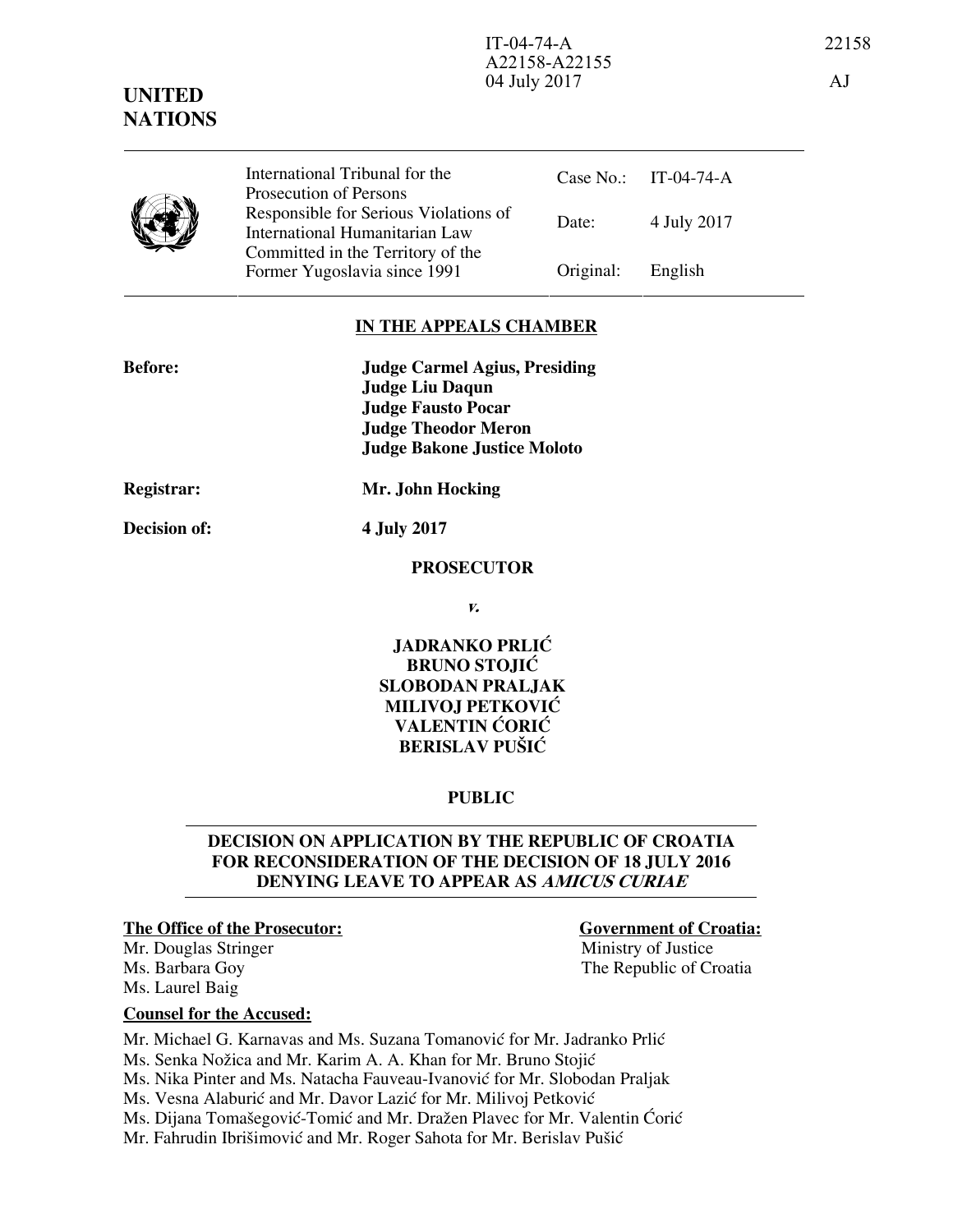**THE APPEALS CHAMBER** of the International Tribunal for the Prosecution of Persons Responsible for Serious Violations of International Humanitarian Law Committed in the Territory of the former Yugoslavia since 1991 ("Appeals Chamber" and "Tribunal", respectively);

**RECALLING** the "Decision on Application by the Republic of Croatia for Leave to Appear as *Amicus Curiae* and to Submit *Amicus Curiae* Brief" rendered publicly by the Appeals Chamber on 18 July 2016 ("Decision of 18 July 2016") wherein the Appeals Chamber declined to grant the Republic of Croatia ("Croatia") leave to submit an *amicus curiae* brief and to appear as *amicus curiae* in the *Prlić et al*. appeal proceedings;<sup>1</sup>

**BEING SEISED** of the "Application by the Republic of Croatia for Reconsideration of the Appeals Chamber Decision of 18 July 2016 Denying Leave to Appear as *Amicus Curiae* and to Submit *Amicus Curiae* Brief" filed publicly on 12 June 2017 ("Motion"), in which Croatia requests that the Appeals Chamber: (i) reconsider the Decision of 18 July 2016 ("First Request"); and (ii) affirm in the *Prlić et al.* upcoming appeal judgement specific statements set forth in the Decision of 18 July 2016 ("Second Request"); $^2$ 

**NOTING**, with respect to the First Request, that Croatia submits that, during the appeal hearing held in March 2017 in the *Prlić et al.* proceedings, the Office of the Prosecutor ("Prosecution") re-asserted that the Trial Chamber had found that three deceased Croatian officials, Franjo Tuđman ("Tuđman"), Gojko Šušak ("Šušak"), and Janko Bobetko ("Bobetko"), were members of the alleged joint criminal enterprise  $("JCE")^3$  and that, should the Appeals Chamber be inclined to consider these assertions, it requests the Appeals Chamber to reconsider its decision denying Croatia status as *amicus curiae*; 4

**NOTING**, with respect to the Second Request, that Croatia asks the Appeals Chamber to affirm in its upcoming appeal judgement the statements it made in its Decision of 18 July 2016 that: (i) "[t]he Trial Chamber made no explicit findings concerning [the] participation [of Tuđman, Šušak, and Bobetko] in the JCE and did not find them guilty of any crimes"; (ii) "the presumption of innocence of the three Croatian officials is not impacted"; and (iii) "the Appeals Chamber emphasizes that the findings in the Trial Judgement regarding the [t]hree Croatian [o]fficials in no way constitute findings of responsibility on the part of the state of Croatia";<sup>5</sup>

-

<sup>1</sup> Decision of 18 July 2016, paras 10-11.

 $^2$  Motion, para. 5.

Motion, paras 4, 8.

<sup>4</sup> Motion, para. 5. See also Motion, para. 9.

<sup>5</sup> Motion, paras 2-3, 5. See also Decision of 18 July 2016, para. 9.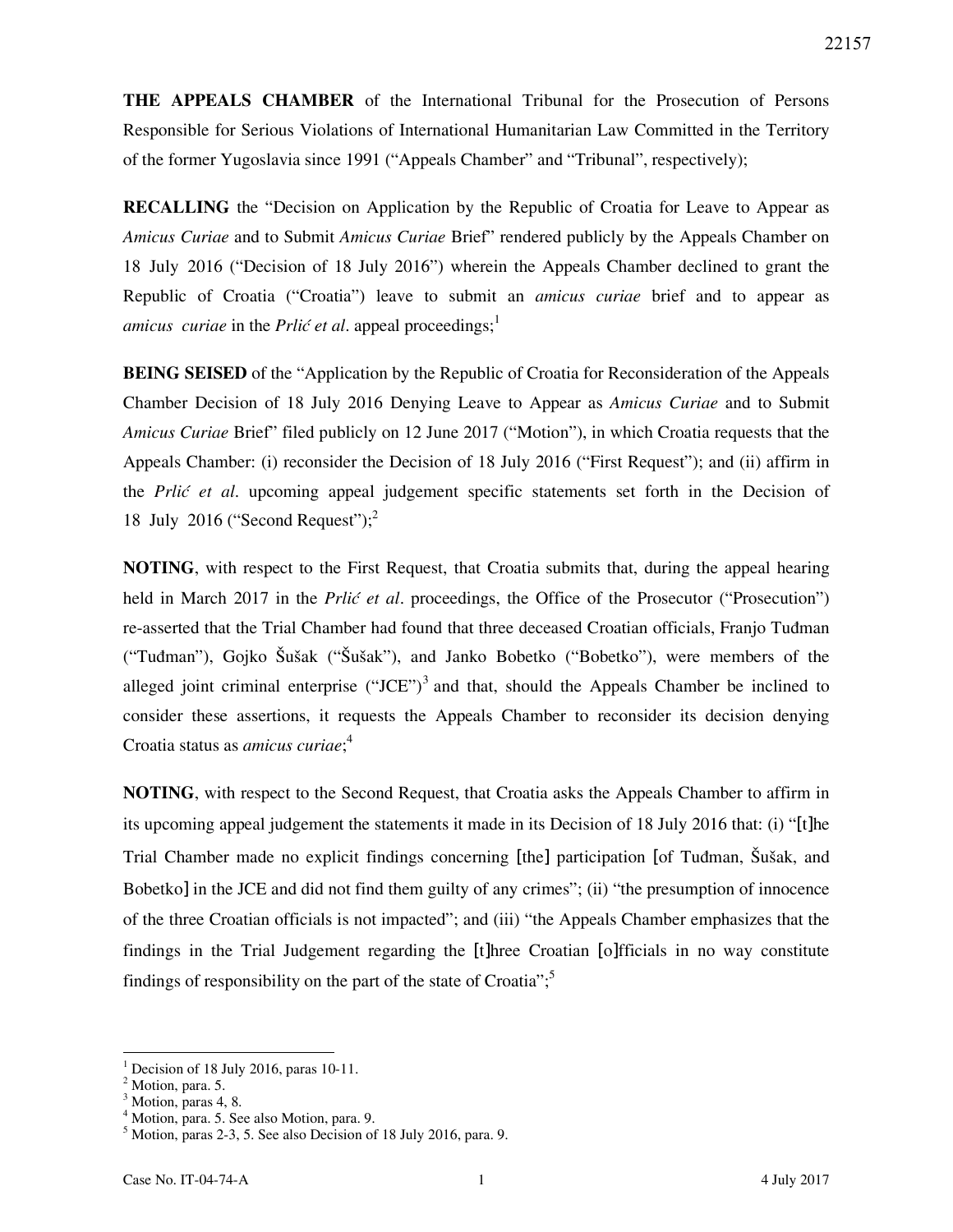**NOTING** the "Prosecution Response to Application by the Republic of Croatia for Reconsideration of the Appeals Chamber Decision of 18 July 2016 Denying Leave to Appear as *Amicus Curiae* and to Submit *Amicus Curiae* Brief" filed publicly on 22 June 2017 ("Response"), in which the Prosecution asks that the Motion be denied:<sup>6</sup>

**NOTING** the "Reply of the Republic of Croatia in Support of Its Application for Reconsideration of the Appeals Chamber Decision of 18 July 2016 Denying Leave to Appear as *Amicus Curiae* and to Submit *Amicus Curiae* Brief" filed publicly on 30 June 2017 ("Reply"), in which Croatia submits that the Response underscores the need for the Appeals Chamber to grant the requested relief;<sup>7</sup>

**CONSIDERING** that the Appeals Chamber may only reconsider its own non-final decisions pursuant to its inherent discretionary power if a clear error of reasoning has been demonstrated or if it is necessary to do so in order to prevent an injustice; $8$ 

**CONSIDERING**, with respect to the First Request, that Croatia does not allege that there was a clear error of reasoning;

**CONSIDERING FURTHER** that reconsideration is not necessary in order to prevent an injustice;

**FINDING,** therefore, that reconsideration of the Decision of 18 July 2016 is not justified;

**CONSIDERING**, with respect to the Second Request, that this constitutes a new motion on the part of Croatia pertaining to the upcoming appeal judgement in the *Prlić et al.* case;

**FINDING** that Croatia is not a "party" within the meaning of Rules 2, 73, and 107 of the Tribunal's Rules of Procedure and Evidence ("Rules") and therefore lacks standing to advance a motion concerning the content of the eventual appeal judgement in this case;

**PURSUANT** to Rules 2, 73, and 107 of the Rules;

-

<sup>6</sup> Response, paras 1, 11.

 $^7$  Reply, paras 1-2, 4.

<sup>8</sup> *The Prosecutor v. Pauline Nyiramasuhuko et al.*, Case No. ICTR-98-42-A, Decision on Nteziryayo's Motion for Reconsideration and on Prosecution's Motion for Clarification of the 8 May 2013 Decision, 12 July 2013, para. 12; Prosecutor v. Momčilo Krajišnik, Case No. IT-00-39-A, Decision on "Motion by Momčilo Krajišnik for Reconsideration of the Appellate Chamber's Decision of September 11, 2007", 27 September 2007, p. 1. See also *Prosecutor v. Zoran Žigić*, Case No. IT-98-30/1-A, Decision on Zoran Žigić's "Motion for Reconsideration of Appeals Chamber Judgement IT-98-30/1-A Delivered on 28 February 2005", 26 June 2006, para. 9.